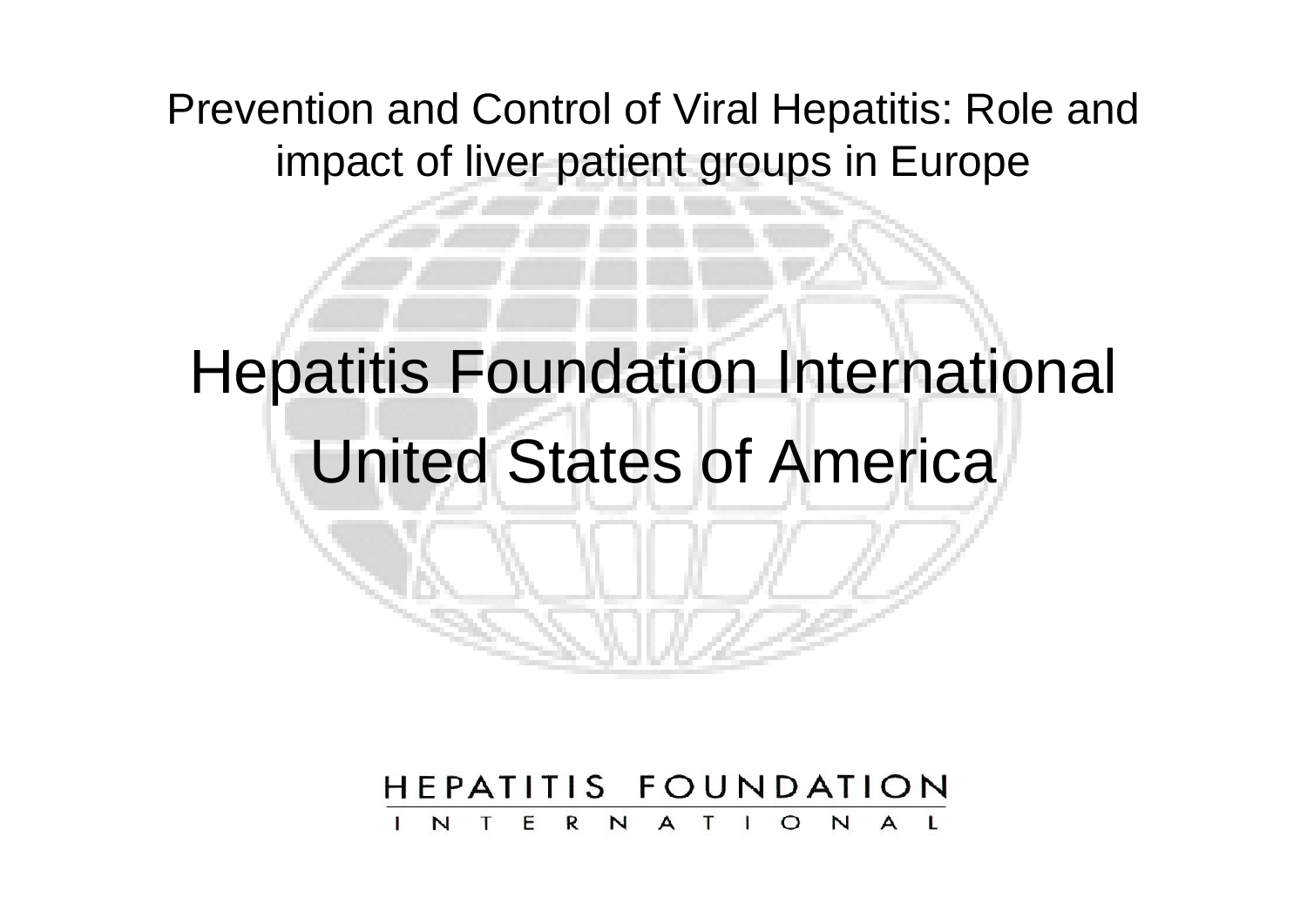# History of HFI

- Founded November 1994, Cedar Grove NJ
- Conceived as an organization that would serve as the leader in promoting liver wellness as the key to primary prevention of viral hepatitis

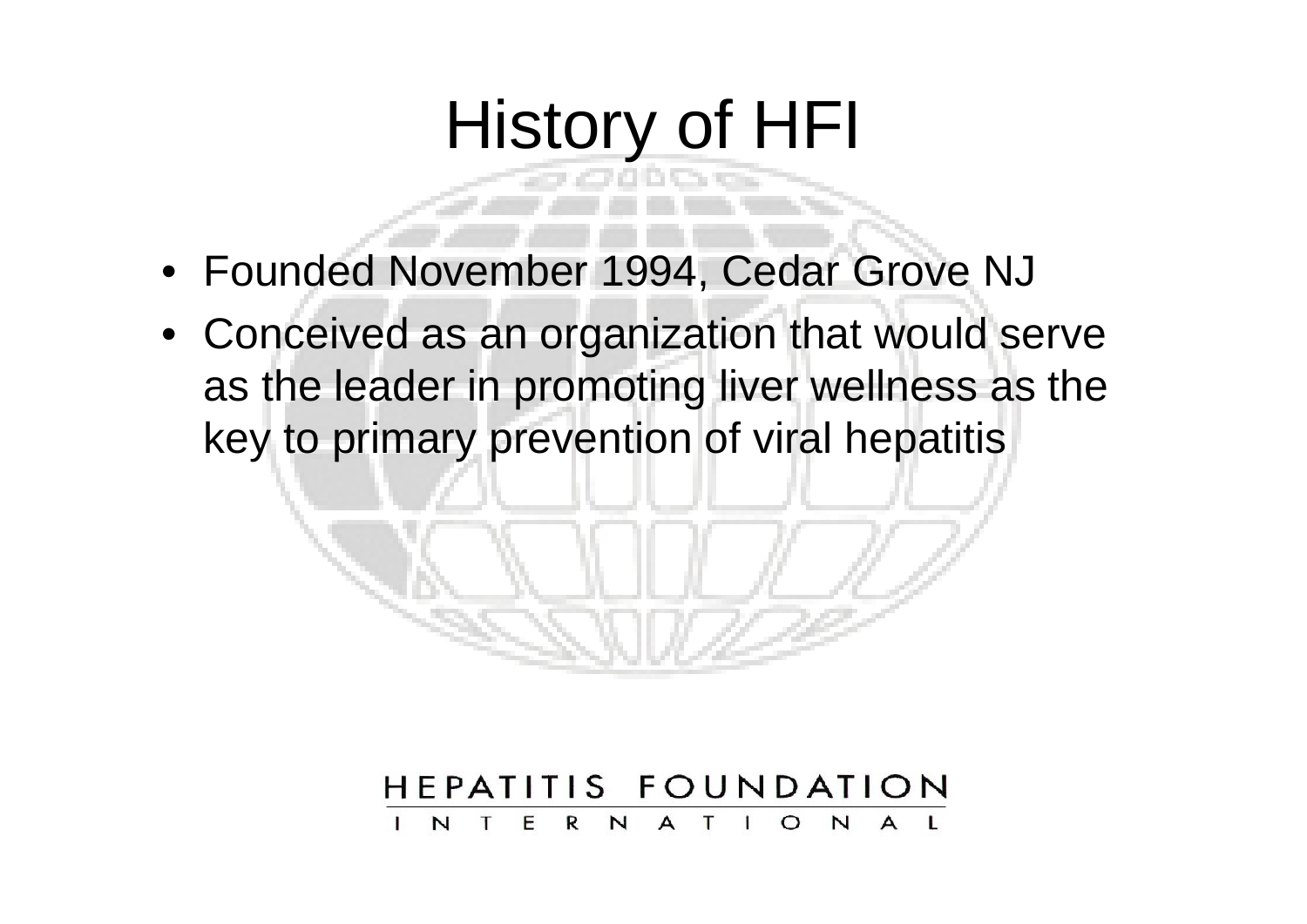# Objectives and Role of HFI

- Educate the public, patients, and professionals about prevention, diagnosis and treatment of viral hepatitis
- Prevent viral hepatitis and promote healthy lifestyles
- Serve as advocates for patients and the medical community worldwide
- Support research into prevention, treatment and cures for viral hepatitis

#### HEPATITIS FOUNDATION  $\mathsf{R}$ N<sub>1</sub>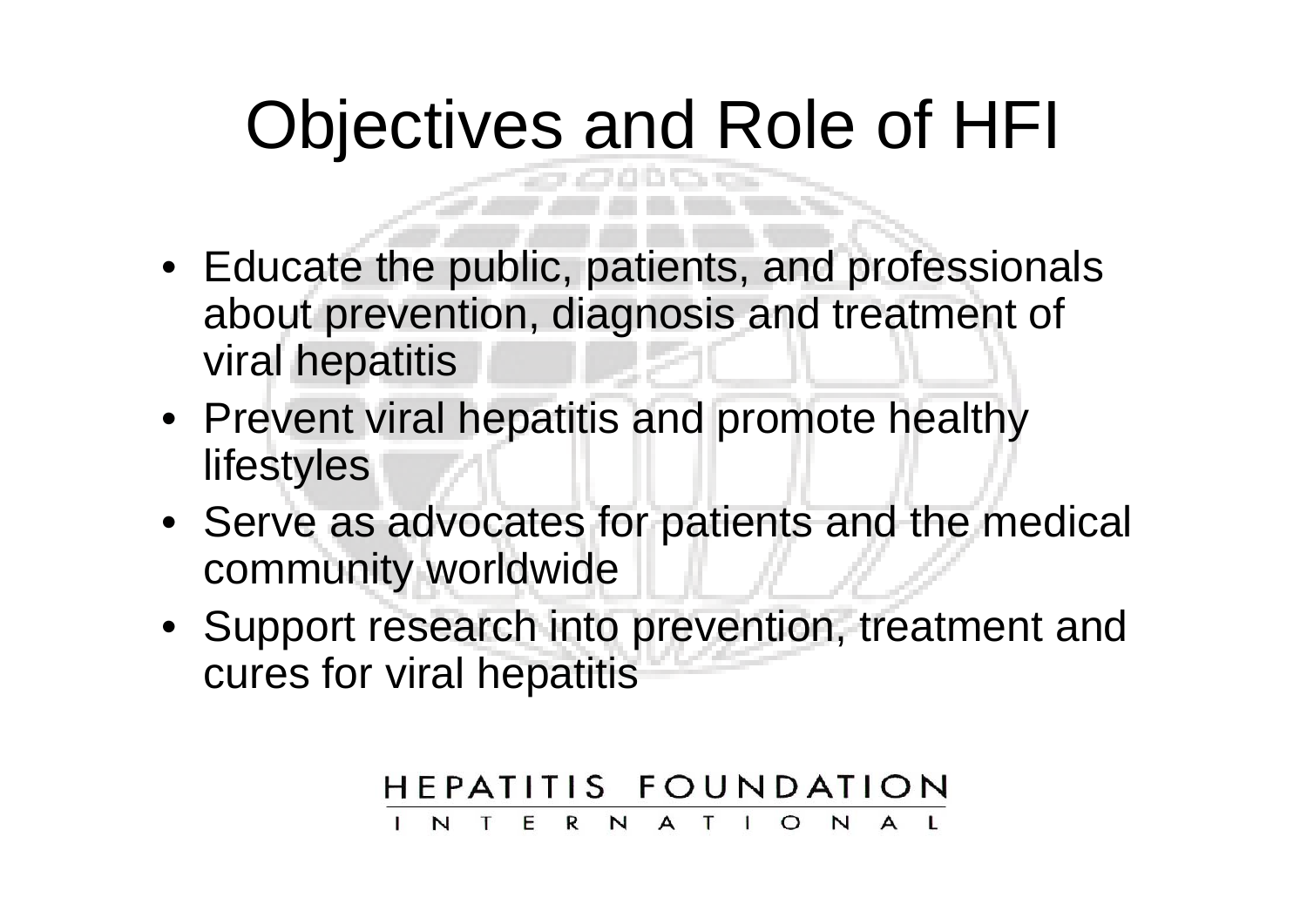# Organization of Our Staff

- 14 members of the Board of Directors
- 15 members of the Medical Advisory Board
- Paid staff is composed of the following:
	- Chair and C.E.O.
	- C.O.O.
	- Executive Director
	- Office Manager
	- 2 Administrative Assistants
	- Webmaster (part time)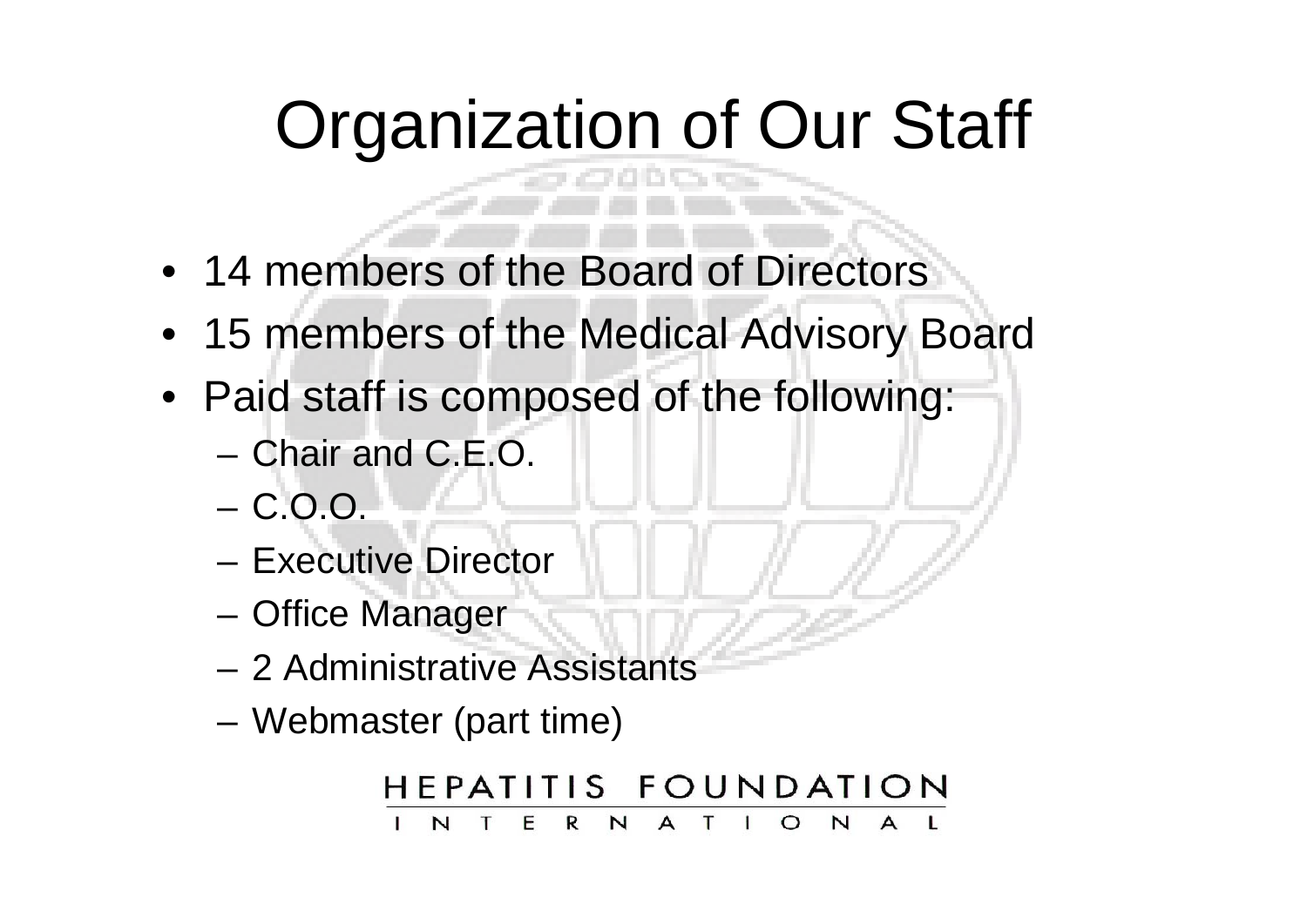## Target Audience

- Pre-kindergarten K-12
- Teachers
- College/University Faculty and Students
- Patients
- Healthcare Professionals
- Counselors and Social Workers
- Juvenile Justice Workers
- Justice Department Personnel
- General Public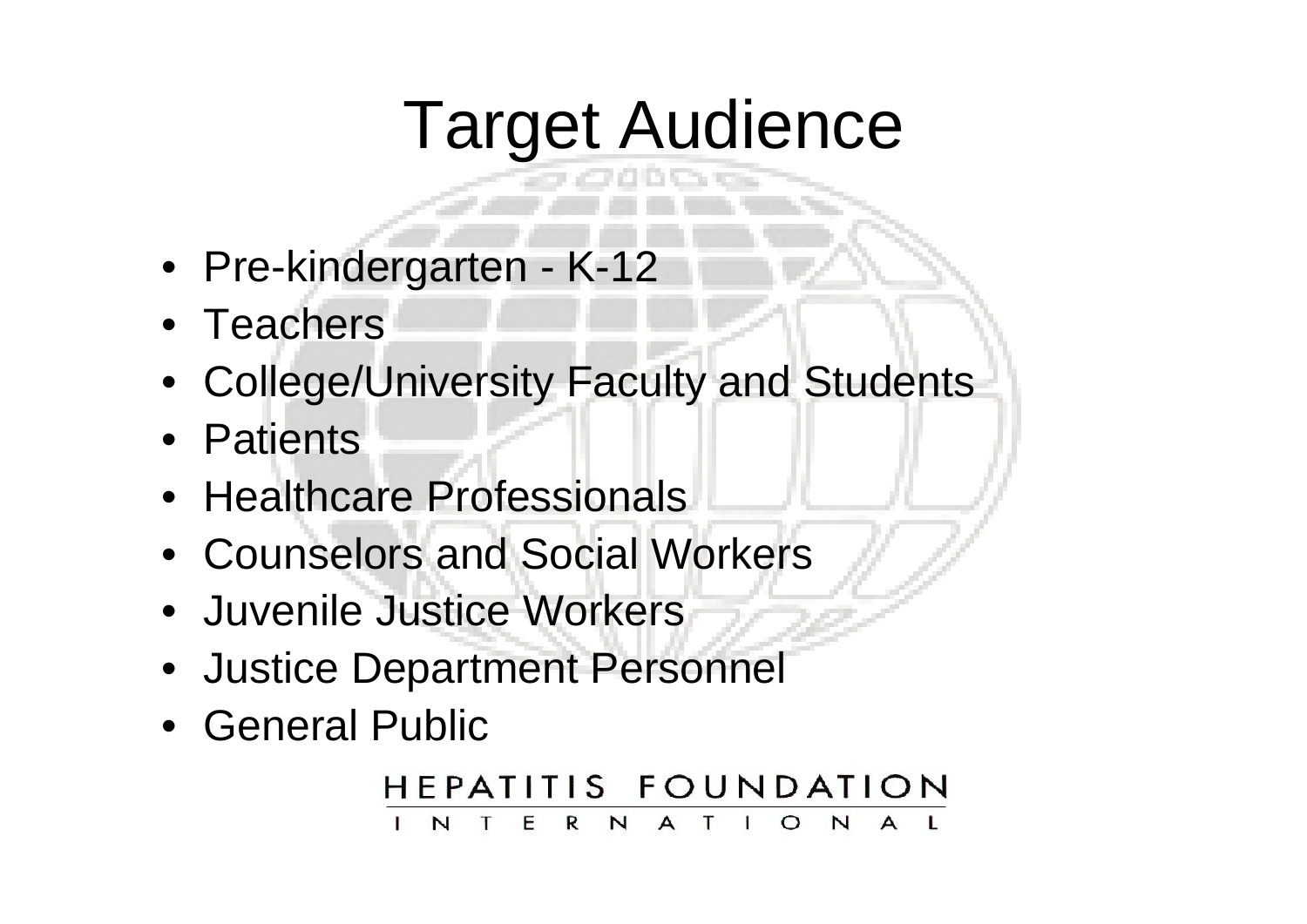# How We Reach Our Audience

- Free quarterly newsletter, *Hepatitis Alert,*  readership of 10,000 individuals
- Website: hepatitisfoundation.org registers thousands of hits each day
- Toll-free information and referral hotline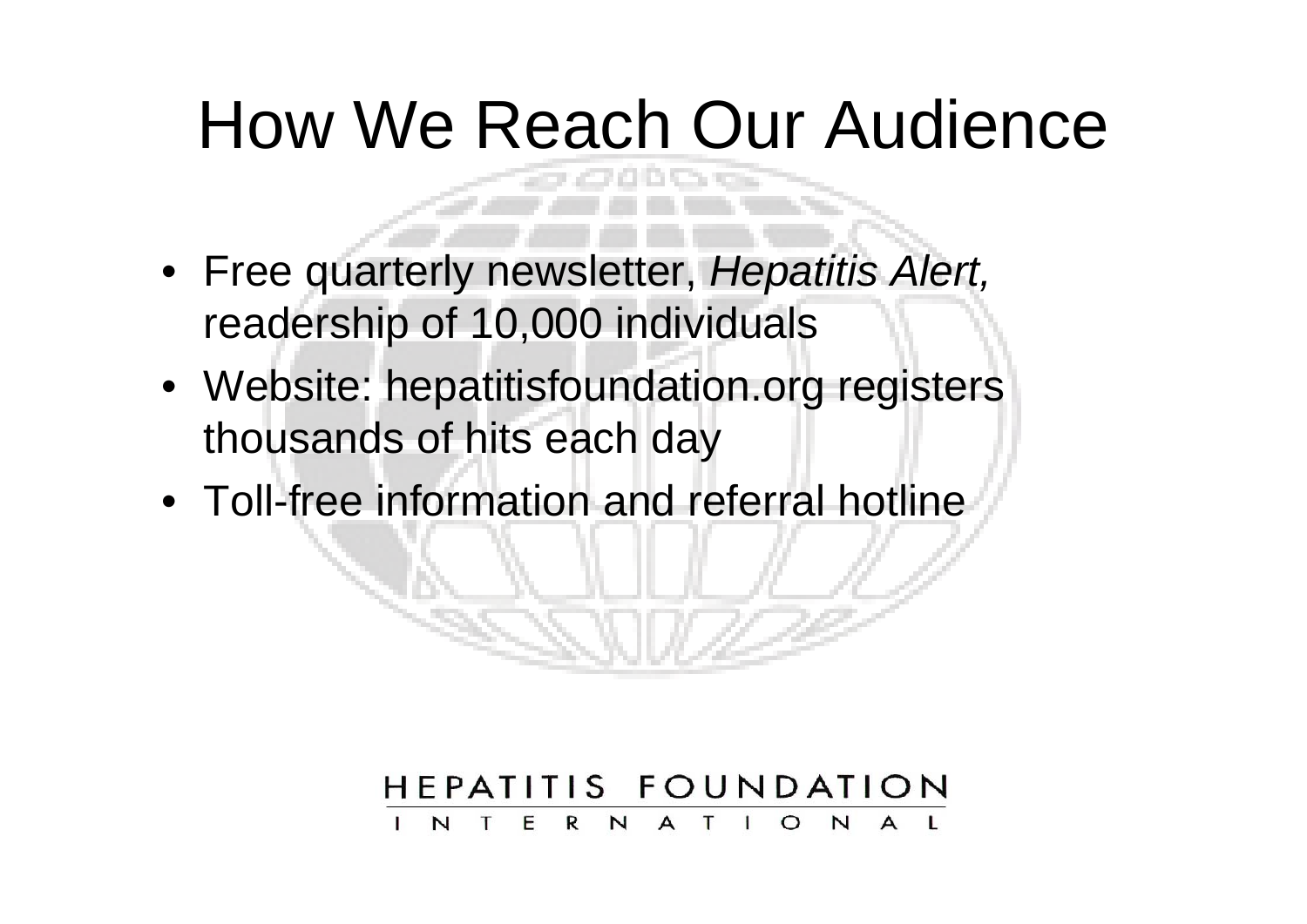## Services and Activities: Prevention

- Foundation for Decision Making ™ training for educators and healthcare workers
- Brochures, information sheets, and posters for sale to the public and healthcare agencies
- 14 DVDs that promote liver wellness and prevention of blood-borne pathogens and substance abuse. These are used by:
	- Schools
	- Clinics
	- Health Departments
	- Prisons
	- Support Groups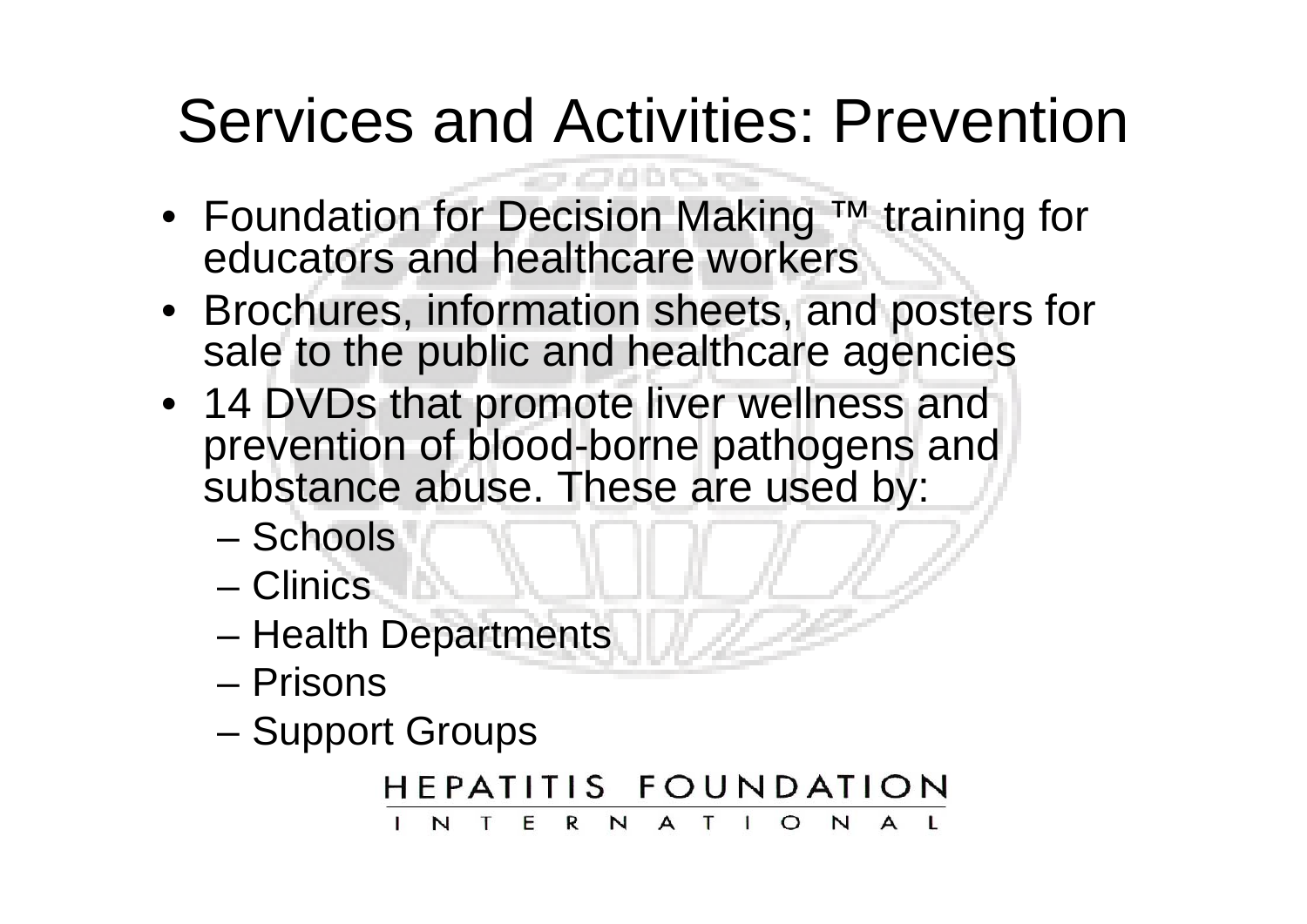# Support and Financing

- Private Donors more than two thirds of HFI's funding comes from individuals gifts, memorials, and other direct public support
- Foundations and Governments Grants occasionally support specific projects
- Pharmaceutical Partners funding for educational programs
- Other sale of DVDs, curricula, and print materials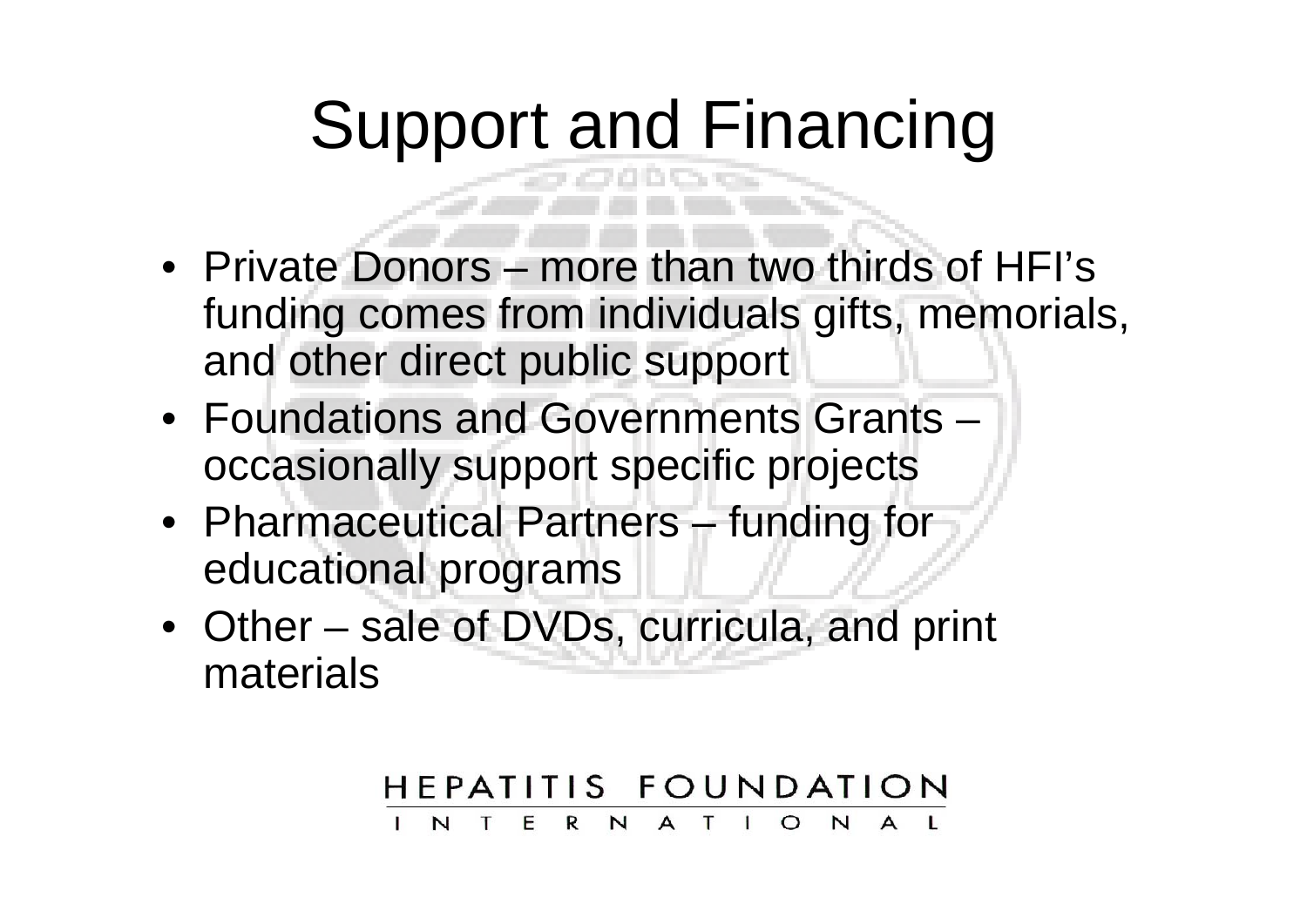## Related Groups Active in the U.S.

B Cardi

- There are over 400 support groups across the country
- HFI refers patients to these groups via our tollfree information hotline
- HFI provides literature, DVDs, and newsletters to these groups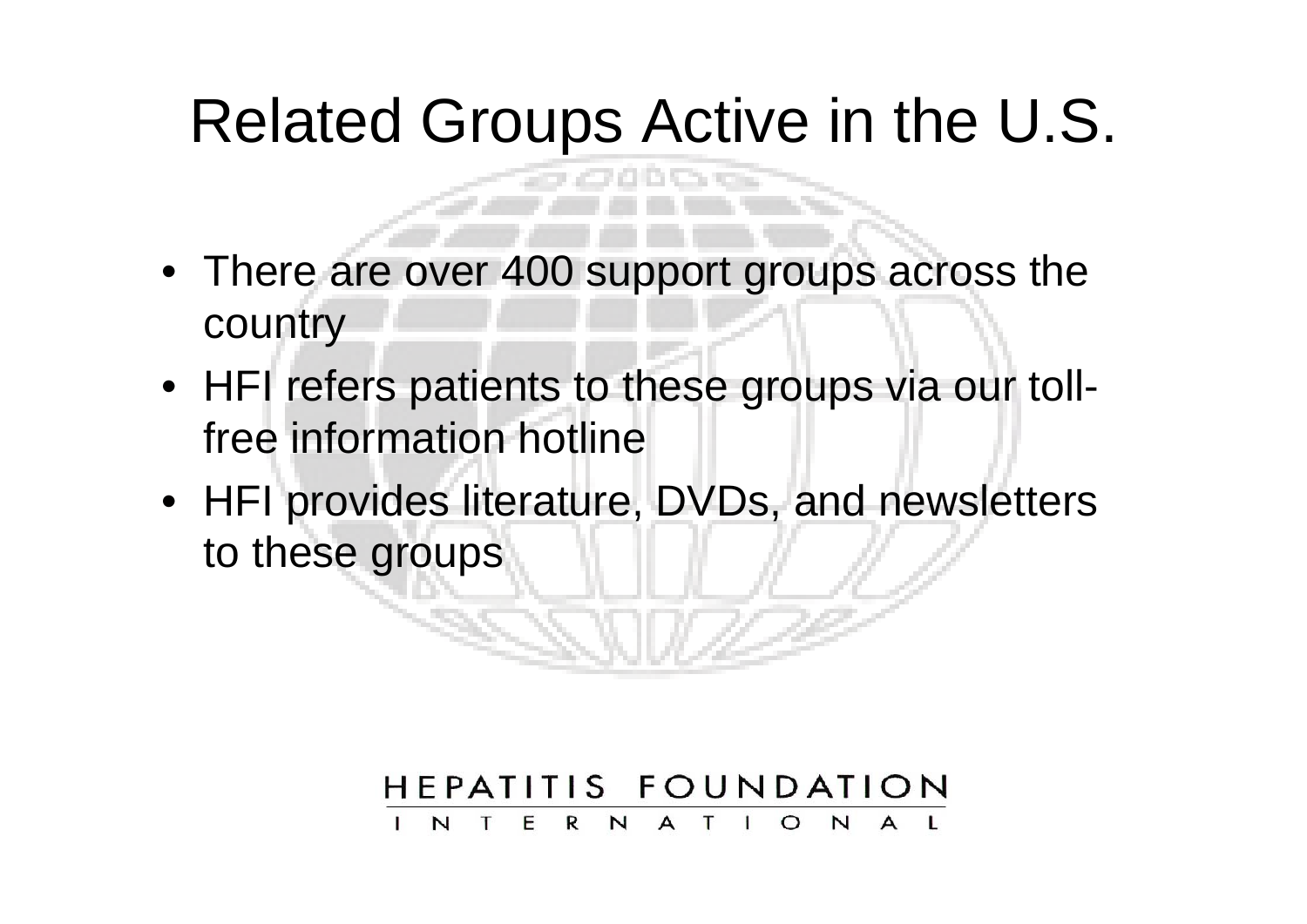## **Strengths**

- We provide the missing element in primary prevention by focusing on liver wellness
- Our FDM ™ training uses humor and reallife examples so people can relate to and remember our messages
- We have quick and easy tools that make adding our curricula easy for educators, healthcare professionals and community leaders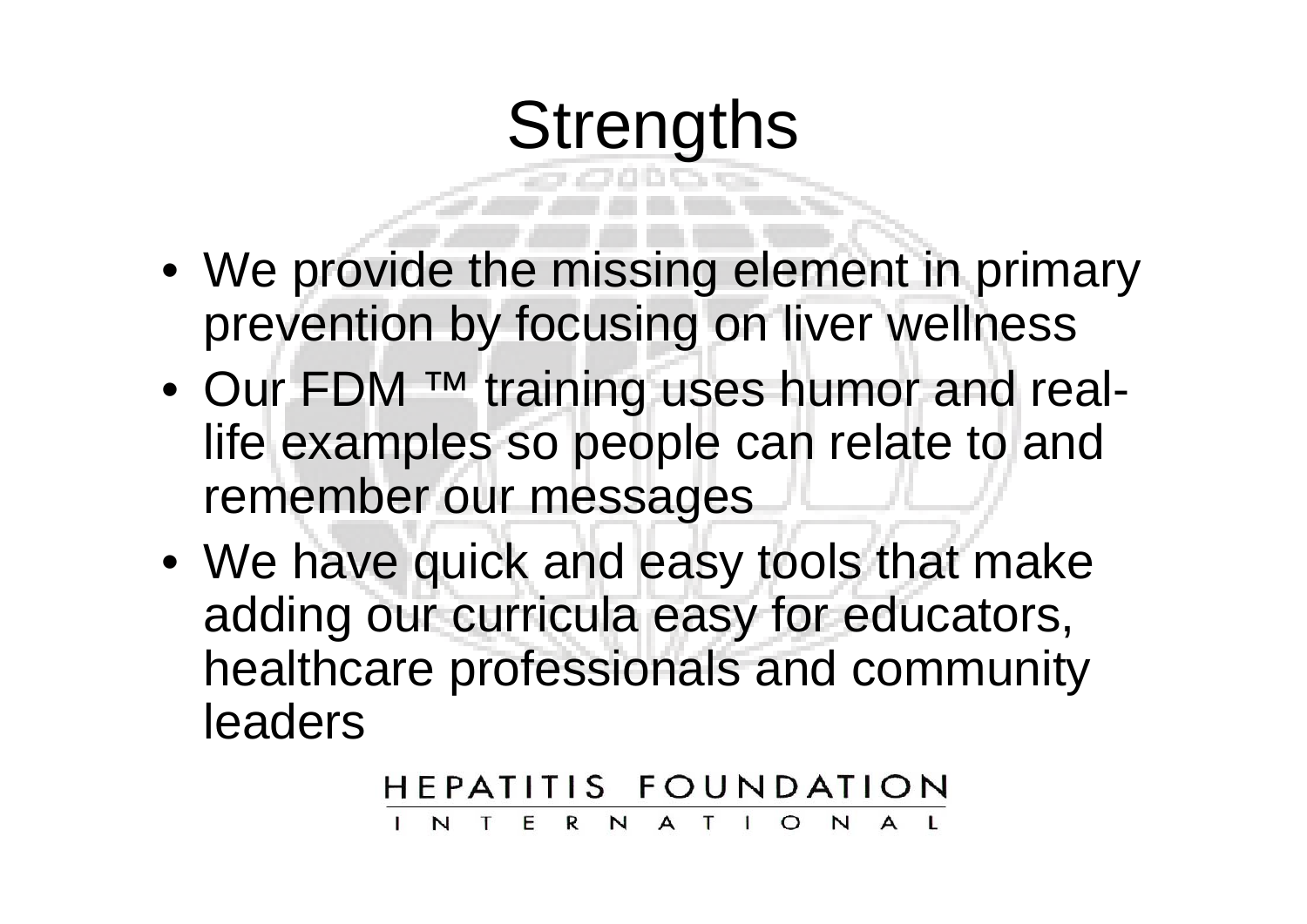# **Challenges**

- Identifying new sources of funding for expanded awareness campaigns and other projects, including:
	- Providing all teachers with effective skills and age-appropriate materials for promoting primary prevention and liver health education in all schools
- Gaining support from elected officials for new legislation that strengthens education, emphasizes prevention, and supports healthy lifestyles

HEPATITIS FOUNDATION N A T R